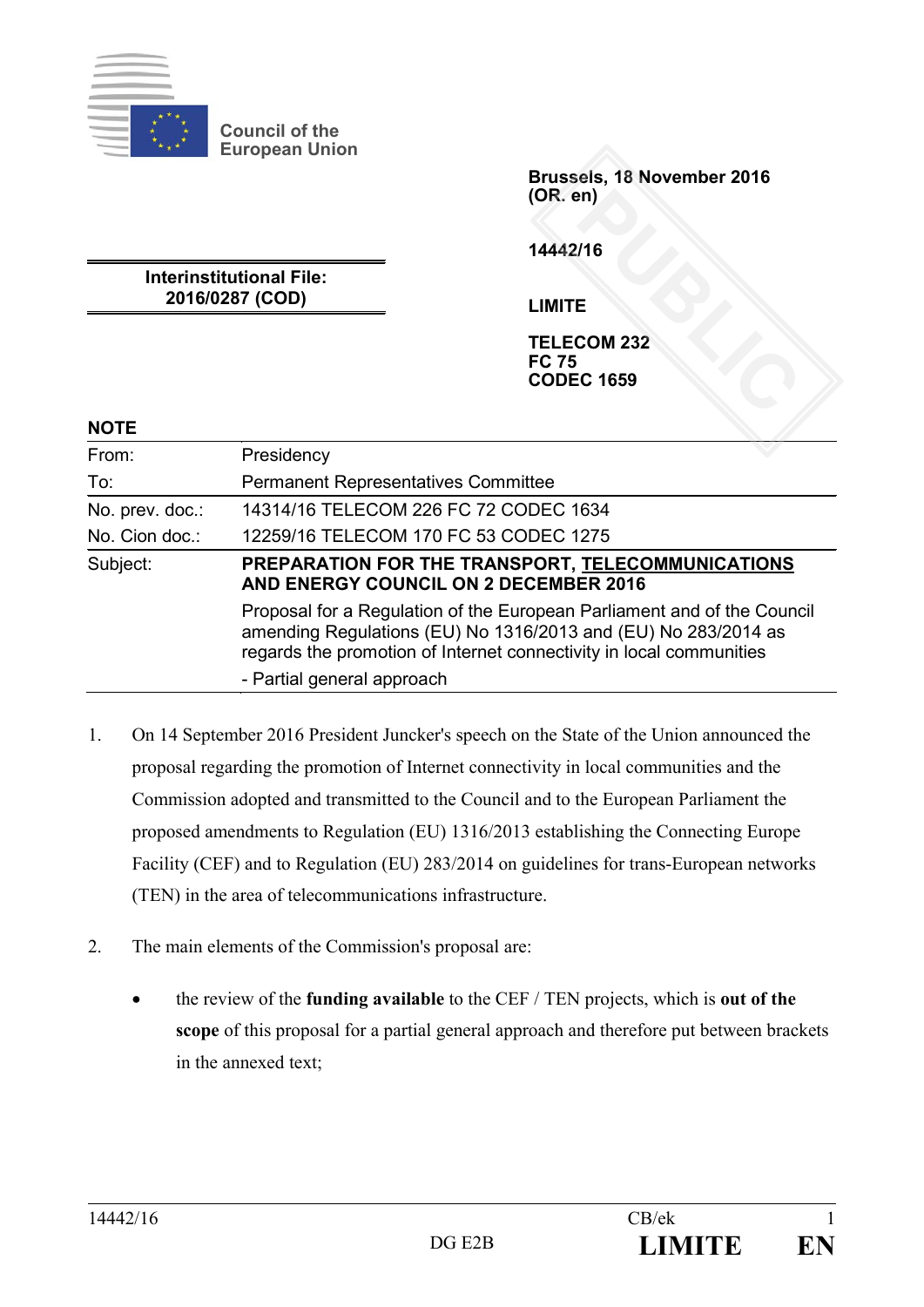- the creation of a new field for projects related to the deployment of free local wireless very high speed connectivity in local communities by entities with a public mission.
- the possibility to finance these projects through simple financing tools such as vouchers;
- the simplification of procedures for Members States for these projects which can be monitored centrally by the Commission;
- the allocation of the related budget on a first come first serve basis, but respecting geographical balance across Member States.

## **WORK WITHIN THE COUNCIL PREPARATORY BODIES**

- 3. The Commission presented this proposal to the Working Party on Telecommunication and Information Society (hereinafter referred to as the "Working Party") on 4 October 2016. Throughout October and November 2016, the Working Party examined, on four additional occasions, the Commission's proposal and alternative Presidency compromise proposals.
- 4. In general, delegations welcomed the proposal in the context of the 2016 State of the Union Speech of President Juncker, but also raised several points on the proposal, in particular:
	- their surprise as this proposal was not part of the European Commission's work programme;
	- the lack of an Impact Assessment;
	- the lack of clarity on the source of the funds, on the entities eligible, on the procedures to be followed at European or National level, and on the resources required to maintain the access points over time;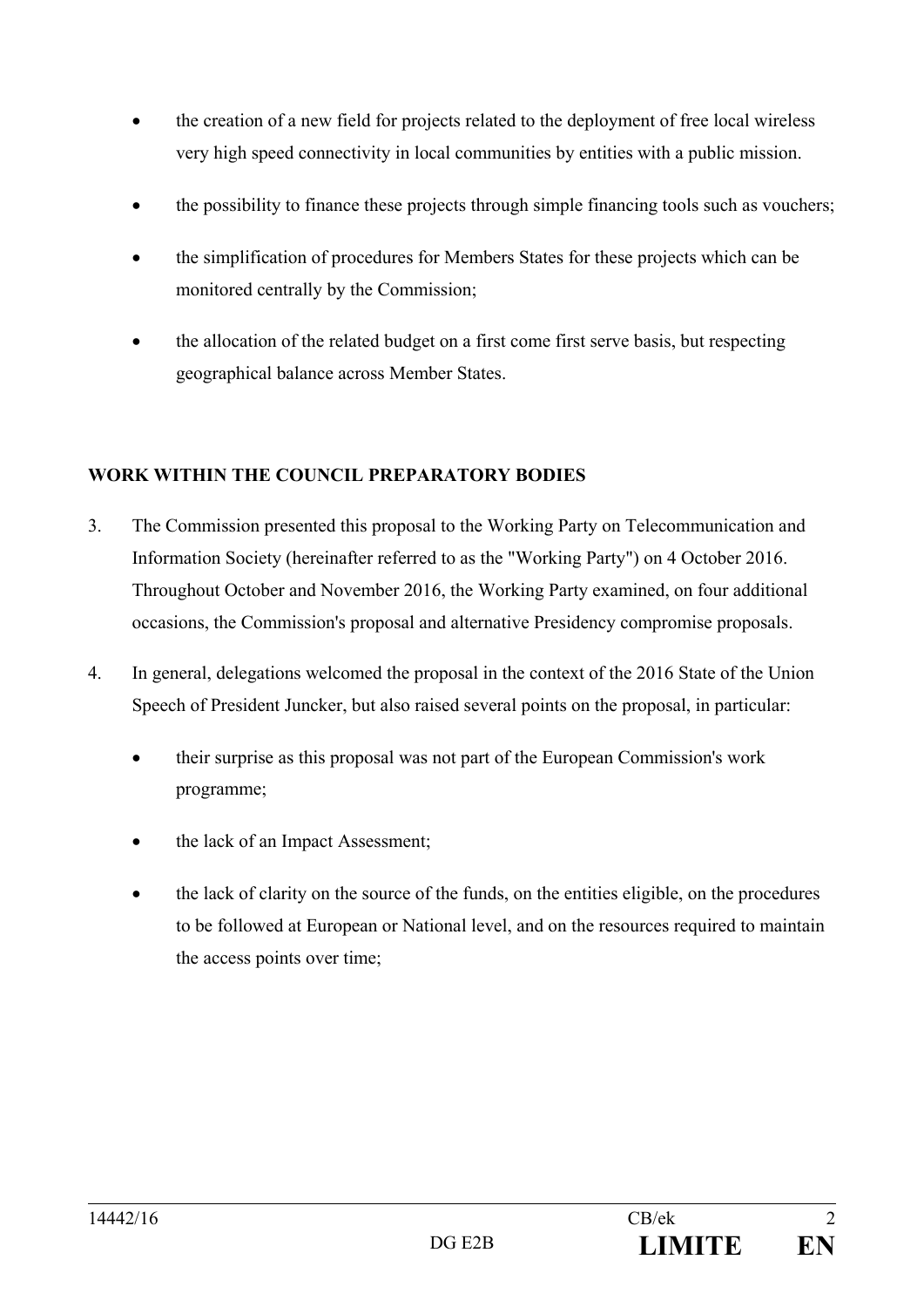- the potential impact on competition;
- the lack of clarity on how the "first come, first serve" principle would be compatible with the needed geographical balance across Member States;
- the need to already include the procedural simplifications foreseen in the amendments to the Omnibus regulation to avoid any delay in the implementation of this regulation;
- the need to avoid widening the digital divide by discriminating applicants which do not yet benefit from very high connectivity speeds.

## **OUTSTANDING ISSUES**

- 5. During the past two months, the Working Party examined, on several occasions, the Commission's proposal and alternative Presidency compromise proposals.
- 6. The discussions at the level of the Working Party have been very constructive as Member States supported the Presidency's fast track approach on this file.
- 7. Most of the changes made were to improve the clarity and legal certainty of the Commission's proposal.
- 8. The main discussions were on the following elements of the proposal:
	- (a) **The definition of entities/beneficiaries:** Many Member States supported a better legal definition of the scope, based on the notion of public sector bodies as set in the Directive on the Accessibility of Public Website and Mobile Applications and similar to the one in the Public Procurement Directive that has already been implemented by Member States. The side effect of this improved definition is that it might slightly decrease the number of potential applicants.
	- (b) **The minimum speed required for the connectivity:** Even if Member States support the shift towards a Gigabit society and the need for actions to develop the demand for very high speed connectivity, they expressed a strong preference not to limit the scope of this initiative only to entities that would already have very high speed connectivity. With this change, this initiative could also help reduce the digital divide.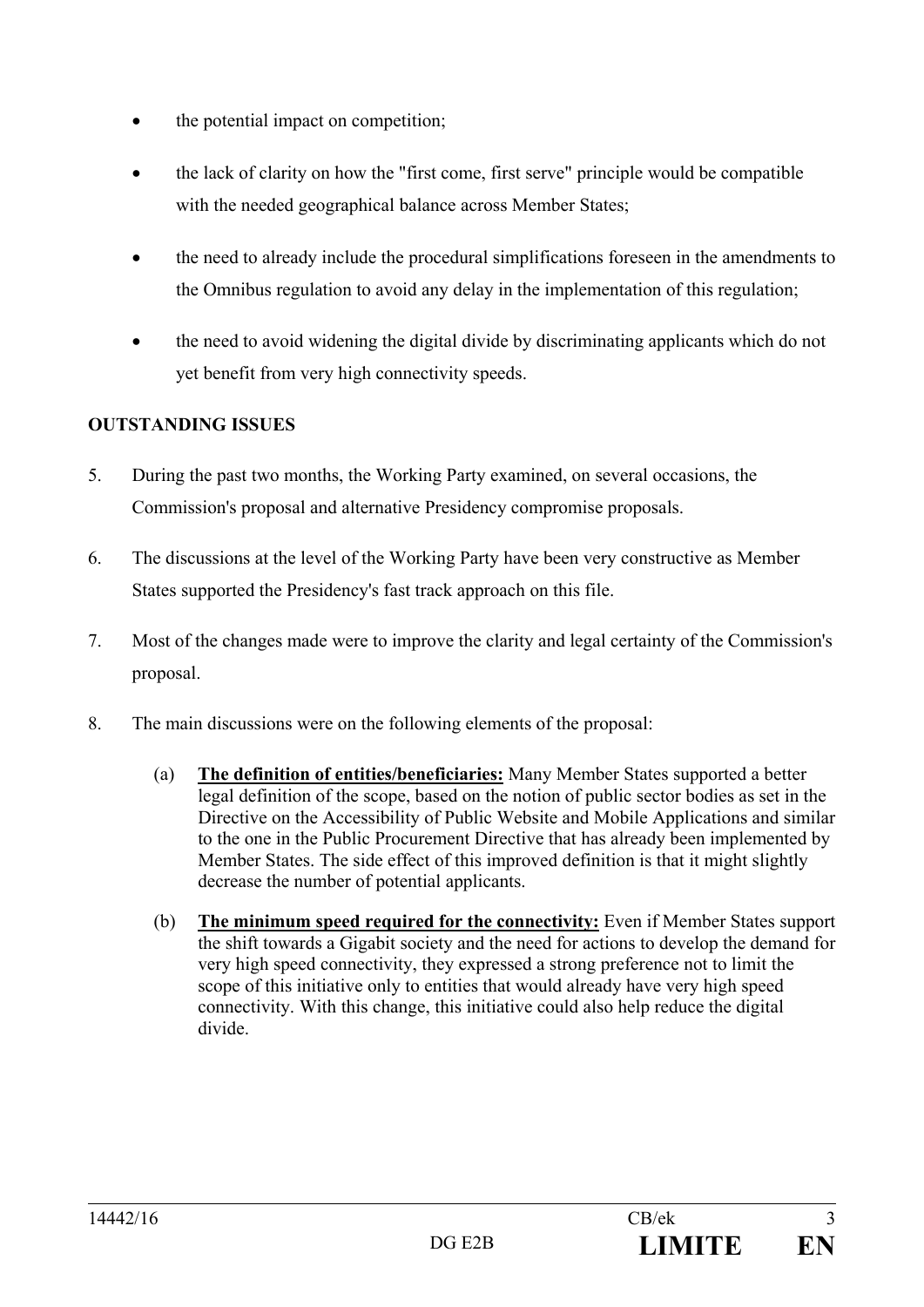- (c) **The link between 'geographical balance' and the 'first come / first serve' principle:** Member States broadly supported the need to clarify this link. The Presidency compromise proposal makes it possible to further specify the geographical balance at Work Programme level and/or at the level of each call.
- (d) The need to already include **the explicit simplification changes proposed in the latest amendments to the Omnibus regulation**. With these amendments, this initiative does not rely anymore on upcoming discussions on Omnibus to enter into force with a complete framework.
- (e) The need to more explicitly **limit the potential impact on competition and investments**, for instance not to jeopardise the roll-out of 5G.
- 9. The outcome of the discussions held on 15 November 2016, as well as the new Presidency compromise text appears in the Annex to this Note. Changes compared to the Commission proposal are in bold or strikethrough. Changes compared to the latest Working Party document 14314/16 are underlined.
- 10. The changes compared to document 14314/16 and are as follows:
	- (a) In recital (2), the world unique is deleted to be as open as possible, and more in line with the eIDAS regulation:
	- (b) Recital (3) is amended to emphasize the subsidiarity principle;
	- (c) In recital (5), "in the context of this Regulation" is added so that Member States have more financing flexibility;
	- (d) Recital (8a) is clarified and aligned with the new paragraph (5) in Article 1;
	- (e) Recital (9) is reinforced to explain how the risks of impacts on competition could be further reduced;
	- (f) Recital (9a) is clarified to further clarify how the 'first come, first serve' principle and the geographical balance will be respected;
	- (g) Recital (11) is amended to better reflect the intention of the Member States regarding the connectivity objectives;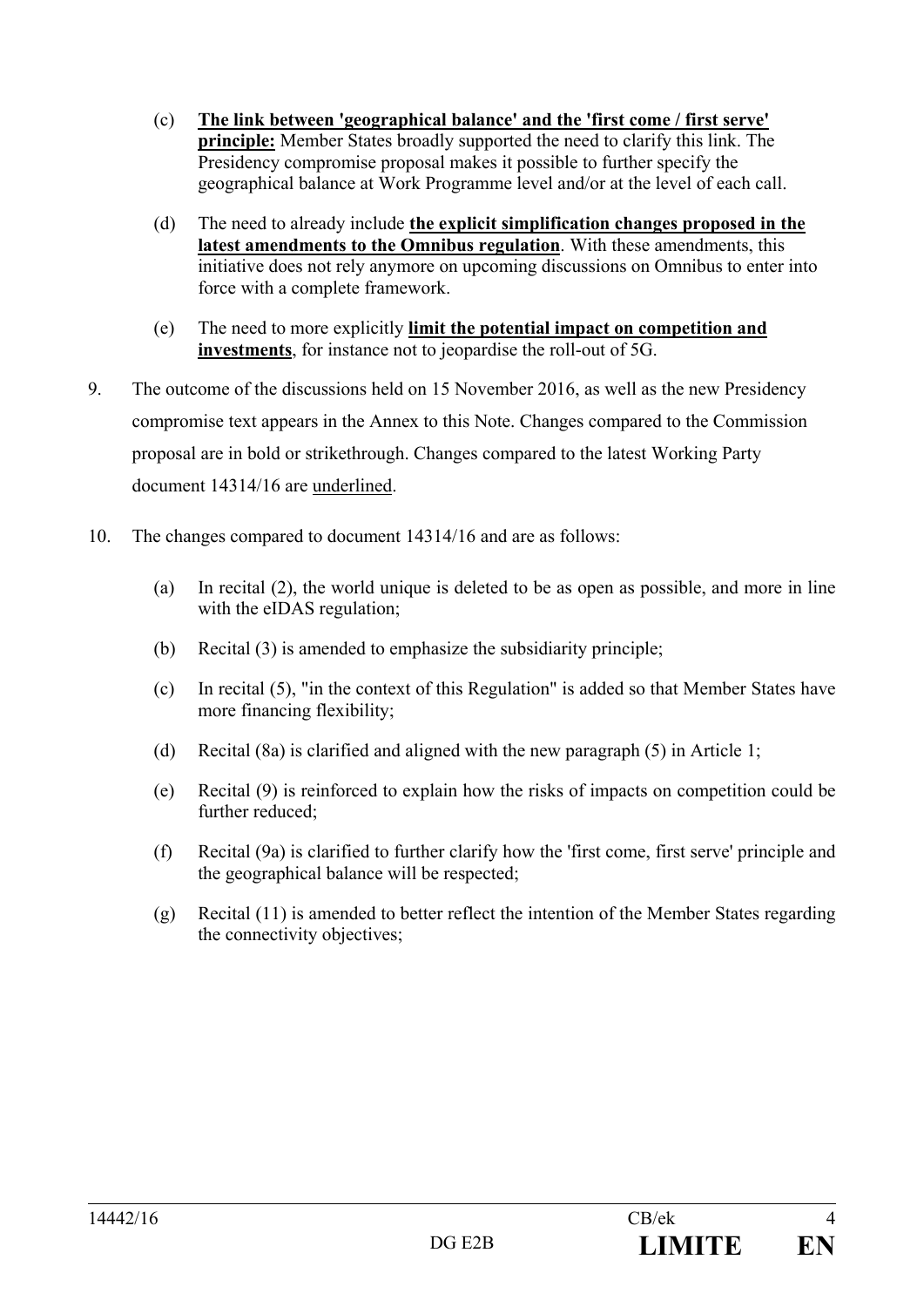- (h) A new paragraph (5) is added to Article 1. It is based on the Commission's recent proposal for amendments to the Omnibus regulation, and also reflects the simplification expected on the provision of annual information.
- (i) Article 2(6) is amended to clarify that beneficiaries should be able to support the operating costs, that the funds can be used for the installation services, and to avoid legal uncertainty regarding the overlapping of the new wireless connectivity with other offers.

## **CONCLUSION**

- 11. Based on the latest discussions held in the Working Party on 15 November 2016**[1](#page-4-0)** , and with the new changes now proposed, the Presidency is of the view that it should be possible to reach a partial general approach covering all substance except the financial figures, in the TTE Council of 2 December 2016.
- 12. In the light of the above, the Permanent Representatives Committee is invited to examine and confirm the Presidency compromise text as set out in the Annex to this Note and forward it to the TTE Council in order to adopt a partial general approach at its meeting on 2 December 2016.

 $\mathcal{L}$  , we have the set of the set of the set of the set of the set of the set of the set of the set of the set of the set of the set of the set of the set of the set of the set of the set of the set of the set of the

<span id="page-4-0"></span>**<sup>1</sup>** Doc. 13754/16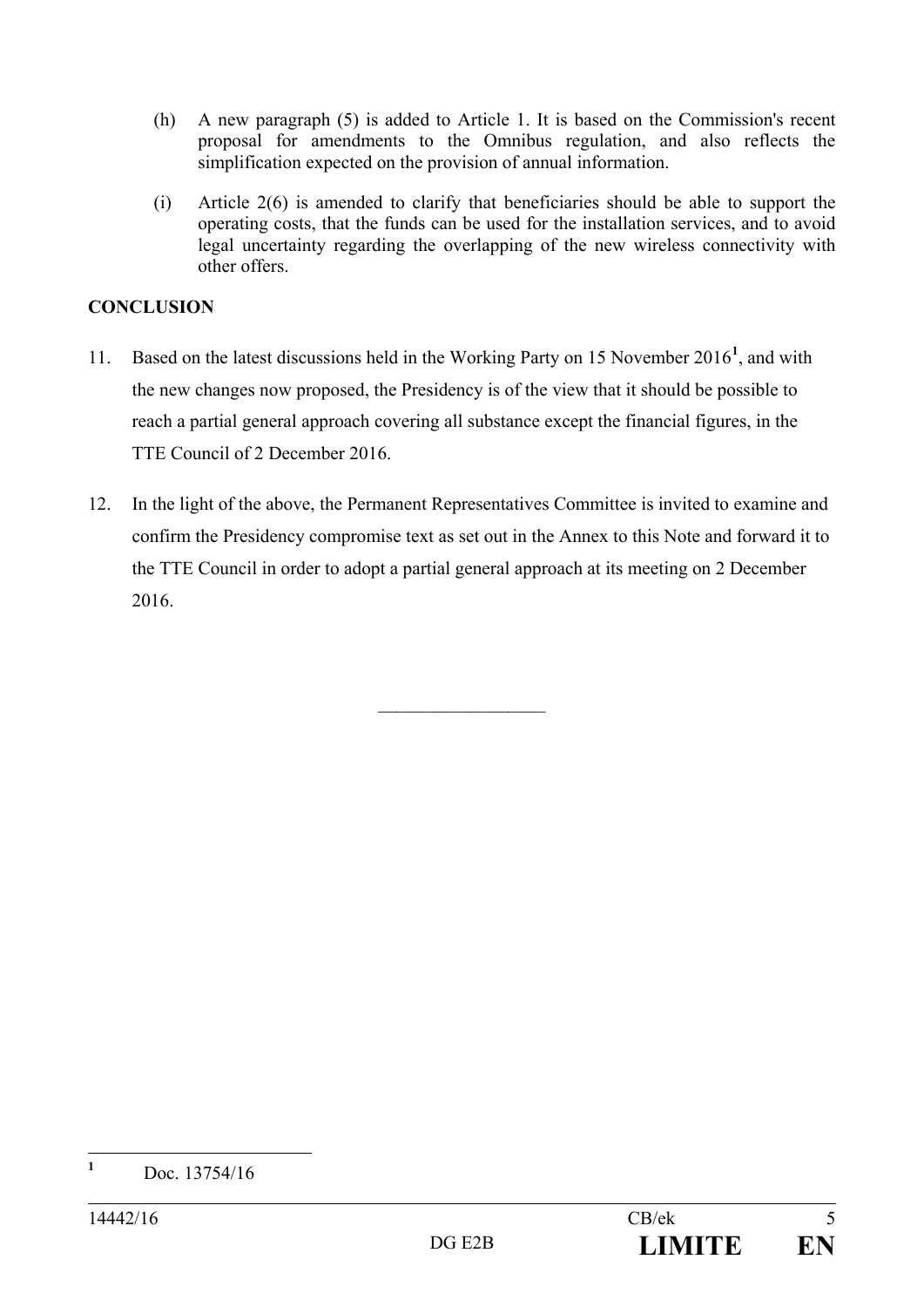**ANNEX**

### 2016/0287 (COD)

#### Proposal for a

### **REGULATION OF THE EUROPEAN PARLIAMENT AND OF THE COUNCIL**

### **amending Regulations (EU) No 1316/2013 and (EU) No 283/2014 as regards the promotion of Internet connectivity in local communities**

(Text with EEA relevance)

#### THE EUROPEAN PARLIAMENT AND THE COUNCIL OF THE EUROPEAN UNION,

Having regard to the Treaty on the Functioning of the European Union, and in particular Article172 thereof,

Having regard to the proposal from the European Commission,

After transmission of the draft legislative act to the national parliaments,

Having regard to the opinion of the European Economic and Social Committee<sup>[2](#page-5-0)</sup>,

Having regard to the opinion of the Committee of the Regions<sup>[3](#page-5-1)</sup>,

Acting in accordance with the ordinary legislative procedure,

Whereas:

(1) The Commission Communication setting out a European vision of Internet connectivity for citizens and business in the Digital Single Market<sup>[4](#page-5-2)</sup> describes a number of possible measures capable of enhancing connectivity in the European Union.

<span id="page-5-0"></span>**<sup>2</sup>** OJ C<sub>2</sub>, p...

<span id="page-5-1"></span> $\frac{3}{4}$  OJ C<sub>2</sub>, p..

<span id="page-5-2"></span>**<sup>4</sup>** Communication from the Commission to the European Parliament, the Council, the European Economic and Social Committee and the Committee of the Regions – Connectivity for a Competitive Digital Single Market - Towards a European Gigabit society (COM(2016)587).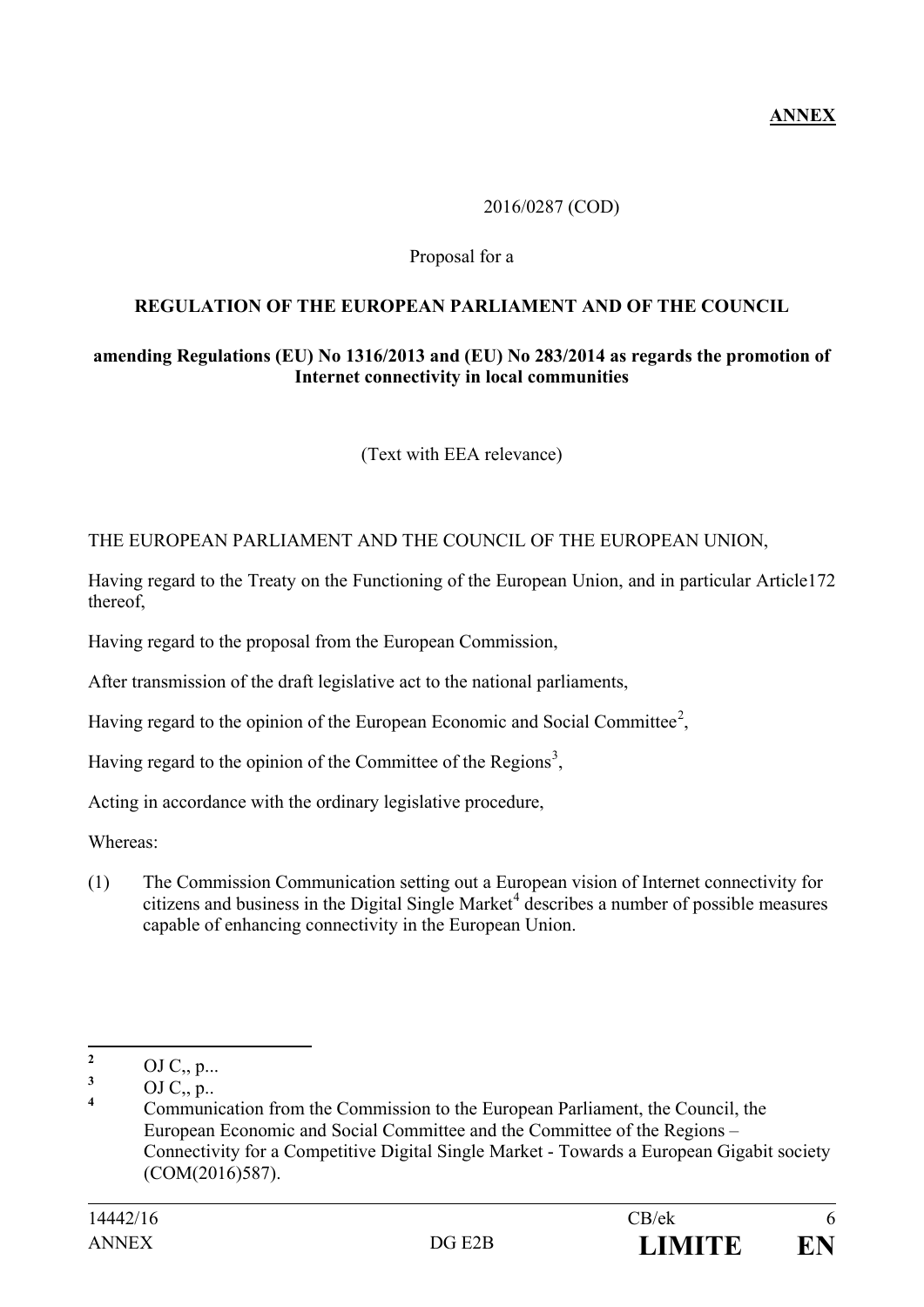- (2) Amongst measures to support the vision of European connectivity, it promotes the deployment of local wireless access points through simplified planning procedures and reduced regulatory obstacles. Such access points including those ancillary to the provision of other public services or non-commercial in character, can make an important contribution to the improvement of current and the deployment of future generations of wireless communications networks by facilitating more granular coverage in line with evolving needs. **These access points may develop into a network with an unique authentication system valid in the whole European territory.**
- (3) Following the Communication setting out a European vision of Internet connectivity for the Digital Single Market and in order to promote digital inclusion, the Union should support the provision of free local wireless connectivity in the centres of local public life, including outdoor spaces accessible to the general public, through targeted support **in accordance with the principles of subsidiarity and proportionality, as set out in the Treaty on European Union.** Such support is so far not covered by Regulations (EU) No 1316/2013<sup>[5](#page-6-0)</sup> and (EU) No 283/2014<sup>[6](#page-6-1)</sup>.
- (4) Support of this kind should encourage entities with a public mission such as public authorities and providers of public services **public sector bodies** to offer free local wireless connectivity as an ancillary service to their public mission so as to ensure that local communities can experience the benefits of very high-speed broadband in the centres of public life. Such entities **bodies** could include municipalities and other local public authorities, libraries and hospitals.
- (5) **In the context of this Regulation,** L**l**ocal wireless connectivity should only qualify as free**,**  where it is provided without corresponding remuneration, whether by direct payment or other types of consideration, including, but not limited to, **commercial** advertising and the provision of personal data **for commercial purposes**.
- (6) Considering its specific purpose and targeted nature toward local needs, the intervention should be identified as a distinct project of common interest in the telecommunications sector within the meaning of Regulations (EU) No 1316/2013 and (EU) No 283/2014.

<span id="page-6-0"></span>**<sup>5</sup>** Regulation (EU) No 1316/20136 of the European Parliament and of the Council of 11 December 2013 establishing the Connecting Europe Facility, amending Regulation (EU) No 913/2010 and repealing Regulations (EC) No 680/2007 and (EC) No 67/2010, OJ L 348, 20.12.2013, p. 129, as last amended by Regulation (EU) 2015/1017 of the European Parliament and of the Council of 25 June 2015, OJ L 169, 1.7.2015, p. 1.

<span id="page-6-1"></span>**<sup>6</sup>** Regulation (EU) No 283/2014 of the European Parliament and of the Council of 11 March 2014 on guidelines for trans-European networks in the area of telecommunications infrastructure and repealing Decision No 1336/97/EC, OJ L 86, 21.3.2014, p. 14.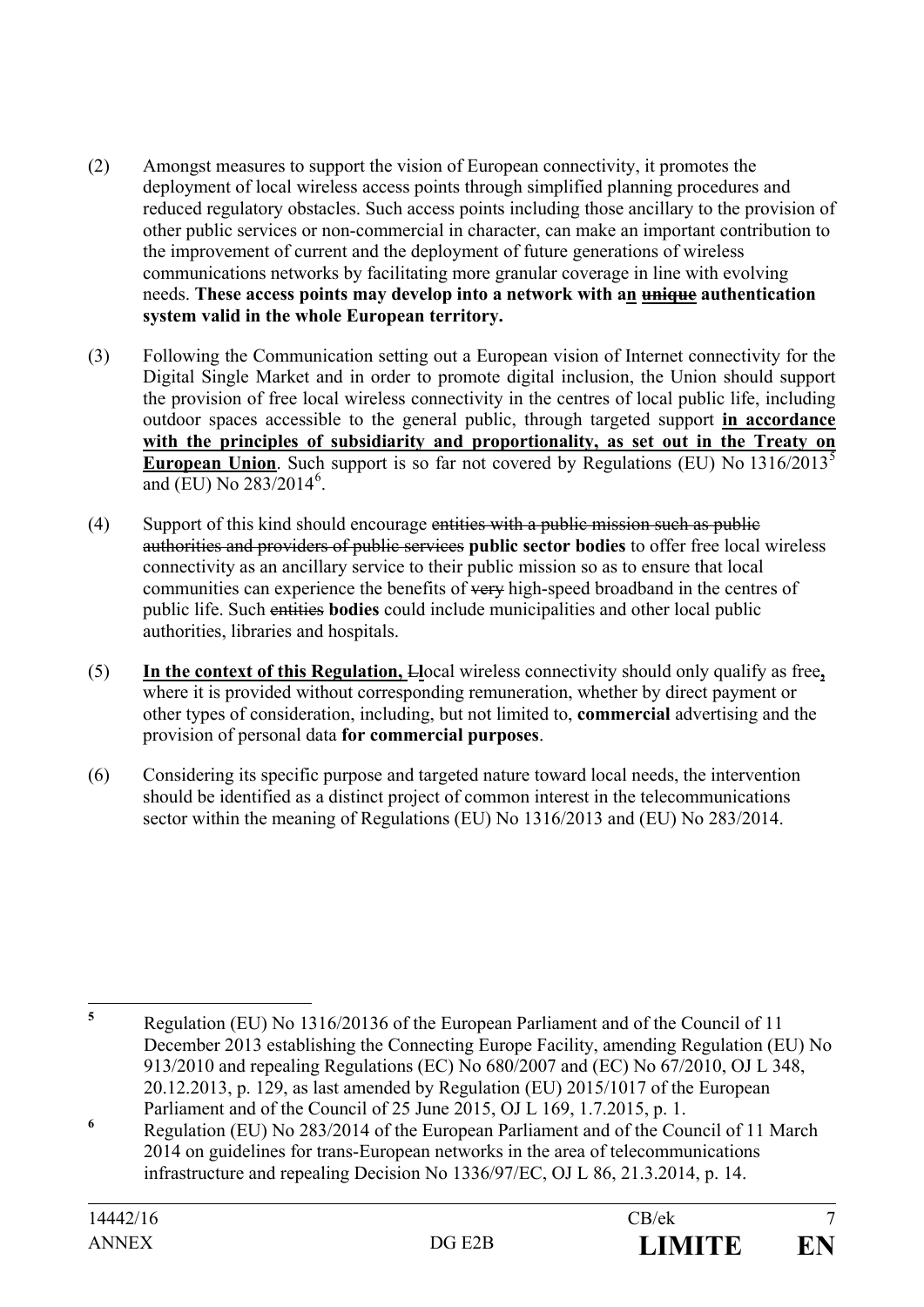- (7) [To provide this intervention with appropriate financing, the financial envelope for the implementation of the CEF in the telecommunications sector should be increased by an amount of EUR 50 000 000**]**.
- **(8)** Given the non-commercial nature of this intervention and the small scale of individual projects foreseen, the administrative burden should be limited to a minimum. Therefore, the intervention should be implemented by the most appropriate forms of financial assistance, notably grants**, for instance by way of vouchers**, available under the Financial Regulation, now or in future. The intervention should not rely on financial instruments.

**(8a)Given the limited volume of financial assistance awarded to each, but the significant total number of potential applicants, it is important to ensure that administrative procedures are streamlined to enable lean and swift decision-making. The CEF Regulation should therefore be amended in order to enable Member States to endorse categories of proposals under this intervention Regulation in compliance with the criteria set out in Section 4, rather than having to give their agreement on individual applicants, and to provide that certification of the expenditure and annual information of the Commission are not mandatory for grants awarded pursuant to this Regulation.**

**(9)** Due to the limited reach of any single local wireless access point and the small value of individual projects covered, access points benefitting from financial assistance under this Regulation are not expected to challenge commercial offers. In order to further ensure that such financial assistance does not unduly distort competition, crowd out private investments or create disincentives for private operators to invest, the intervention should be limited to projects that do not duplicate already existing private or public offers of similar characteristics in the same area. This should not exclude additional support to deployments under this initiative from public or private sources of funding**, nor should it prevent the setting of limitations, in the user's terms and conditions, such as providing connectivity for a limited period of time or up to a reasonable data consumption.**

**(9a) The available budget should be allocated in a geographically balanced manner across Member States to projects and in principle, on a 'first come, first served' basis.' The principles mechanism aiming at ensuring geographical balance should be included in the relevant Work Programmes adopted pursuant to Regulation (EU) 1316/2013, and be further specified in Calls for Proposals, if necessary**, **for instance by enabling enhanced participation by applicants from Member States whose take-up of vouchers has been comparatively low.**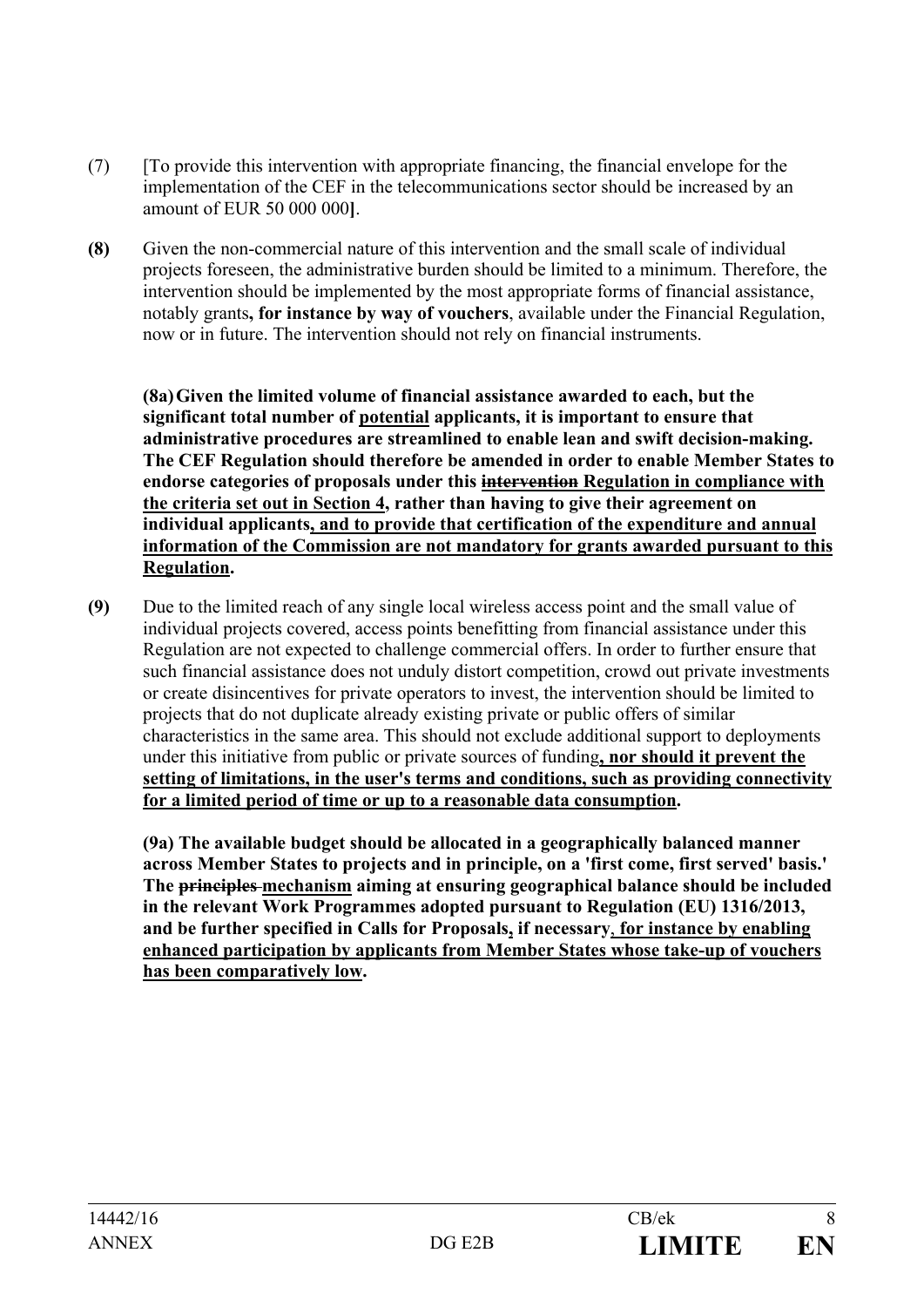- (10) To ensure that connectivity in accordance with this Regulation is provided quickly, financial assistance should be implemented using to the fullest extent possible on-line tools that allow for the swift submission and handling of applications and support the implementation, monitoring and auditing of the local wireless access points installed.
- (11) Given Internet connectivity needs within the Union and the urgency of promoting access networks that can deliver, throughout the EU, an Internet experience of high quality based **at least** on very high-speed broadband services, **while preferably reaching the objectives of the European Gigabit Society**, financial assistance should seek to attain a geographically balanced distribution **and help address the digital divide.**
- (12) Regulations (EU) No 1316/2013 and (EU) No 283/2014 should therefore be amended accordingly.

# HAVE ADOPTED THIS REGULATION: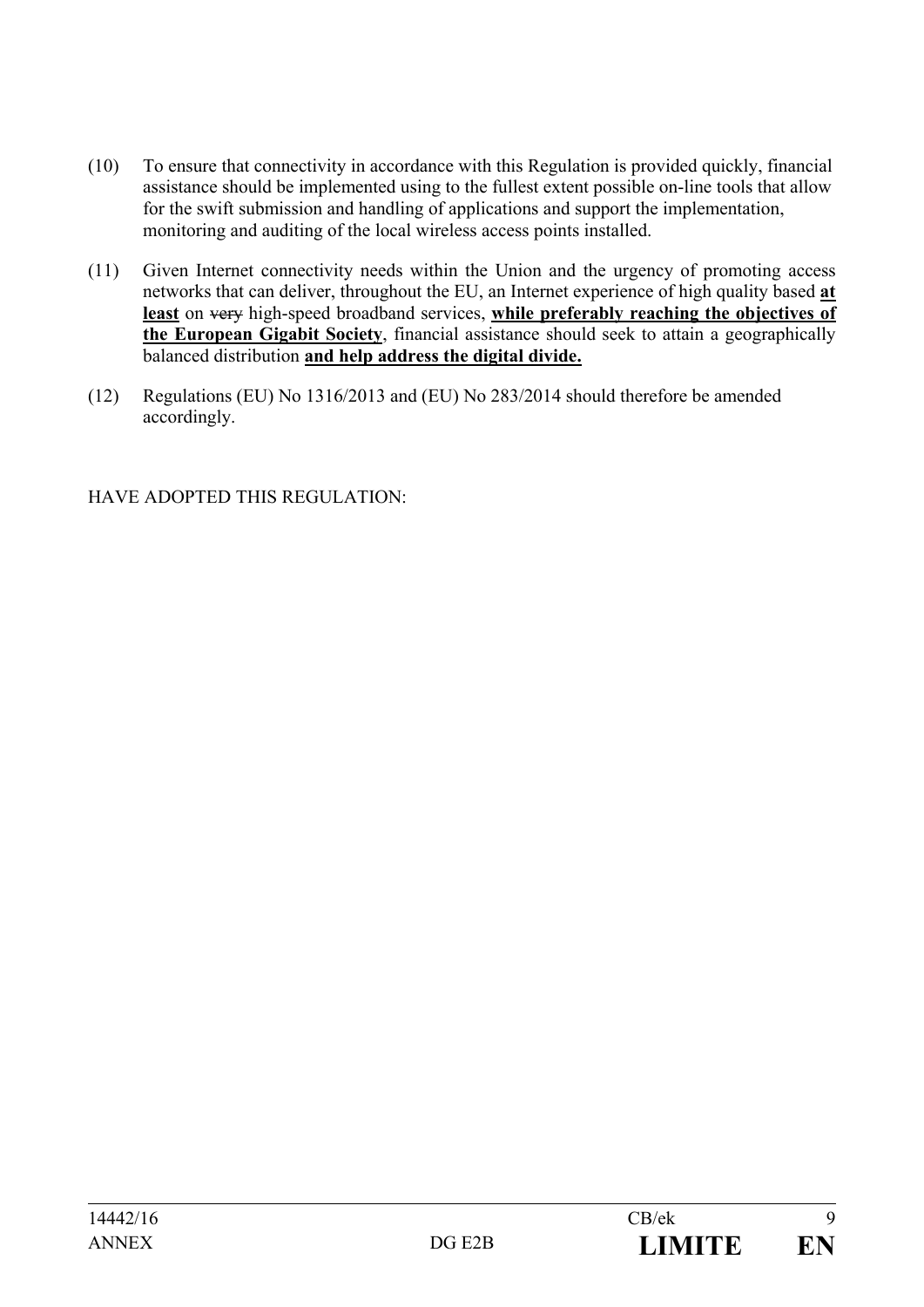## *Article 1*

## **Amendments to Regulation (EU) No 1316/2013**

Regulation (EU) No 1316/2013 is amended as follows:

1. In the first subparagraph of Article 5(1), point (b) is replaced by the following:

–'(b) telecommunications sector: **[**EUR 1 091 602 000**]**;'

2. Article 7 is amended as follows:

a) paragraph 1 is replaced by the following:

'1. Only actions contributing to projects of common interest in accordance with Regulations (EU) No 1315/2013, (EU) No 347/2013 and a Regulation on guidelines for trans-European networks in the area of telecommunications infrastructure, as well as programme support actions, shall be eligible for support through Union financial assistance, in particular in the form of grants, procurement and financial instruments.'

b) paragraph 4 is replaced by the following:

'4. In the telecommunications sector, all actions implementing the projects of common interest and programme support actions identified in a Regulation on guidelines for trans-European networks in the area of telecommunications infrastructure and meeting eligibility criteria and/or conditions laid down in accordance with that Regulation shall be eligible to receive Union financial assistance under this Regulation, as follows:

(a) generic services, core service platforms and programme support actions shall be financed through grants and/or procurement;

(b) actions in the field of broadband networks shall be financed through financial instruments;

(c) actions in the field of providing free local wireless connectivity in local communities shall be financed through grants or forms of financial assistance other than financial instruments**,**.'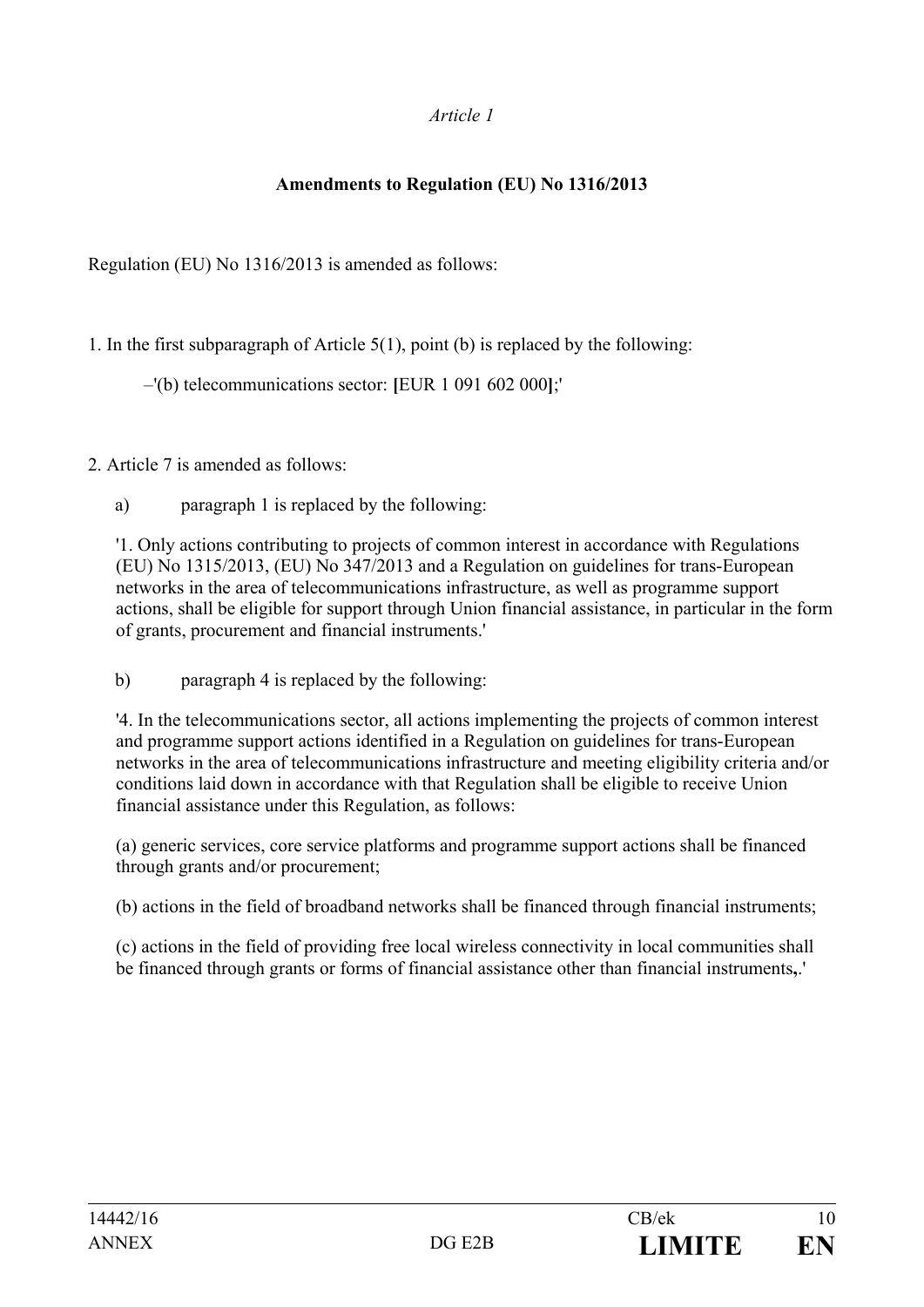3. In Article 9, the following paragraph is added:

'1a. Where justified by the need to avoid undue administrative burden, in particular in case of low value grants within the meaning of Article 185 of Regulation (EU) No 1286/2012, Member States' agreement may be given to a certain category of proposals under the work programmes pursuant to Article 17, without indicating individual applicants. **Such agreement eliminates the need for Member States to provide an agreement to each individual applicant.**'

4. In Article 10(4), the following third subparagraph is added:

'Actions in the field of providing free local wireless connectivity in local communities shall be funded by Union financial assistance up to 100 % of the eligible costs, without prejudice to the cofinancing principle.'

## **5. In Article 22, the following subparagraph is inserted after the third subparagraph:**

**'The above-mentioned certification of the expenditure and annual information of the Commission are not mandatory for grants awarded pursuant to Article 4(1), point c), of Regulation 283/2014 on guidelines for trans-European networks in the area of telecommunications infrastructure.'**

## *Article 2*

## **Amendments to Regulation (EU) No 283/2014**

Regulation (EU) No 283/2014 is amended as follows:

1. In Article 2(2), the following point (h) is added:

'(h) 'local wireless access point' means a low power equipment of small size operating within a small range, using on a non-exclusive basis radio spectrum for which the conditions of availability and efficient use for this purpose are harmonised at Union level, and which allows wireless access by users to an electronic communications network.'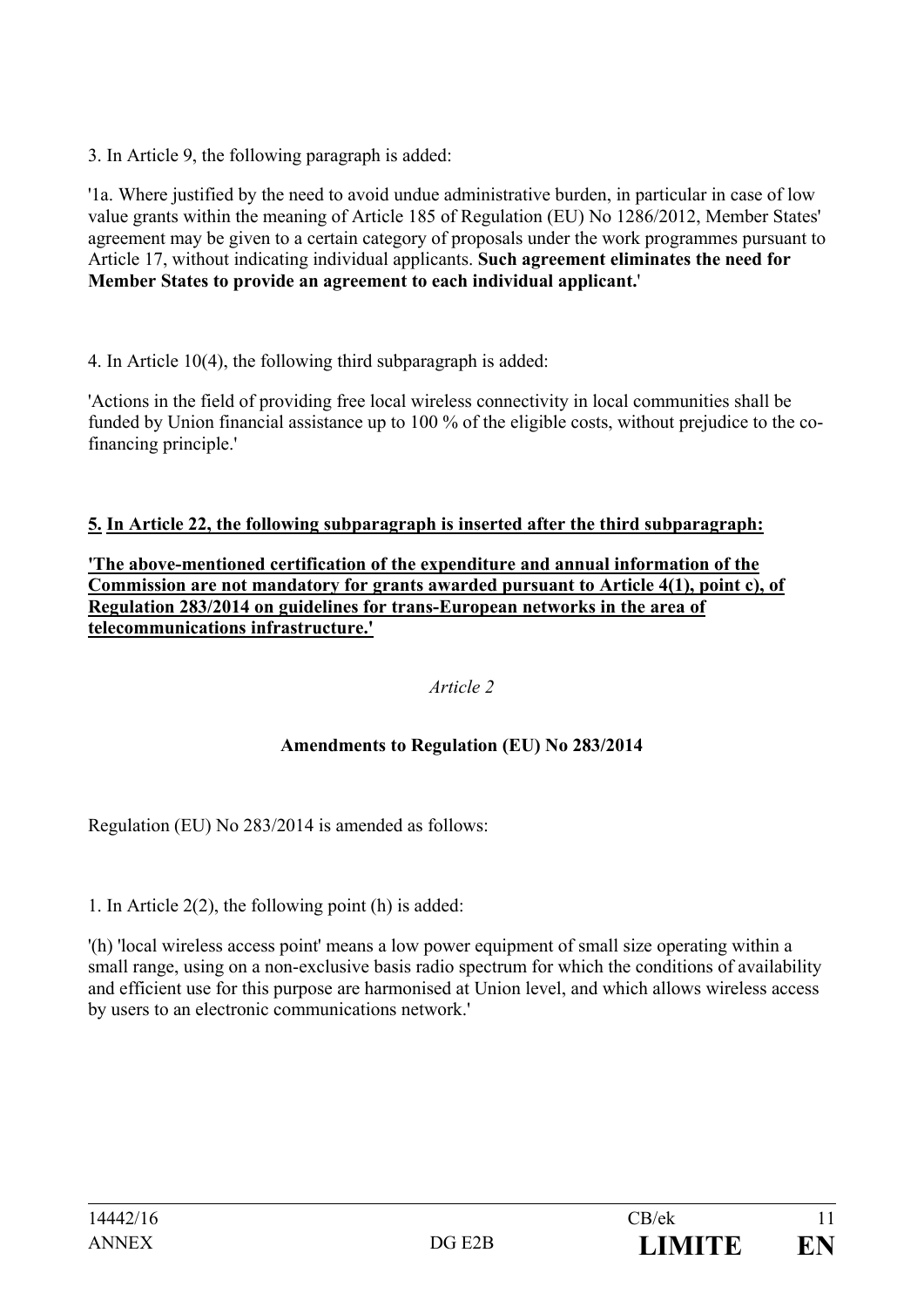2 In Article 4(1), the following point (c) is added:

'(c) support the provision of free local wireless connectivity in local communities.'

- 3. Article 5 is hereby amended as follows:
	- a) paragraph 7 is replaced by the following:

'7. The total amount of the budget allocated to financial instruments for broadband networks shall not exceed the minimum necessary to establish cost-efficient interventions which shall be determined on the basis of ex-ante assessments as referred to in Article 14(1) of Regulation (EU) No 1316/2013.

That amount shall be up to 15 % of the financial envelope for the telecommunications sector referred to in point (b) of Article 5(1) of Regulation (EU) No 1316/2013.'

b) the following paragraph is added:

'5a. Action contributing to the projects of common interest in the field of providing free local wireless connectivity in local communities shall be supported by:

- (a) grants; and/or
- (b) forms of financial assistance other than financial instruments.'

## 4. In Article 6, the following paragraph 8a is added:

'8a. Actions contributing to projects of common interest in the field of providing free local wireless connectivity in local communities shall meet conditions set out in Section 4 in the Annex.'

5. In Article 8(9), the following point (d) is added:

'(d) the number of connections to local wireless access points established under actions implementing Section 4 of the Annex.'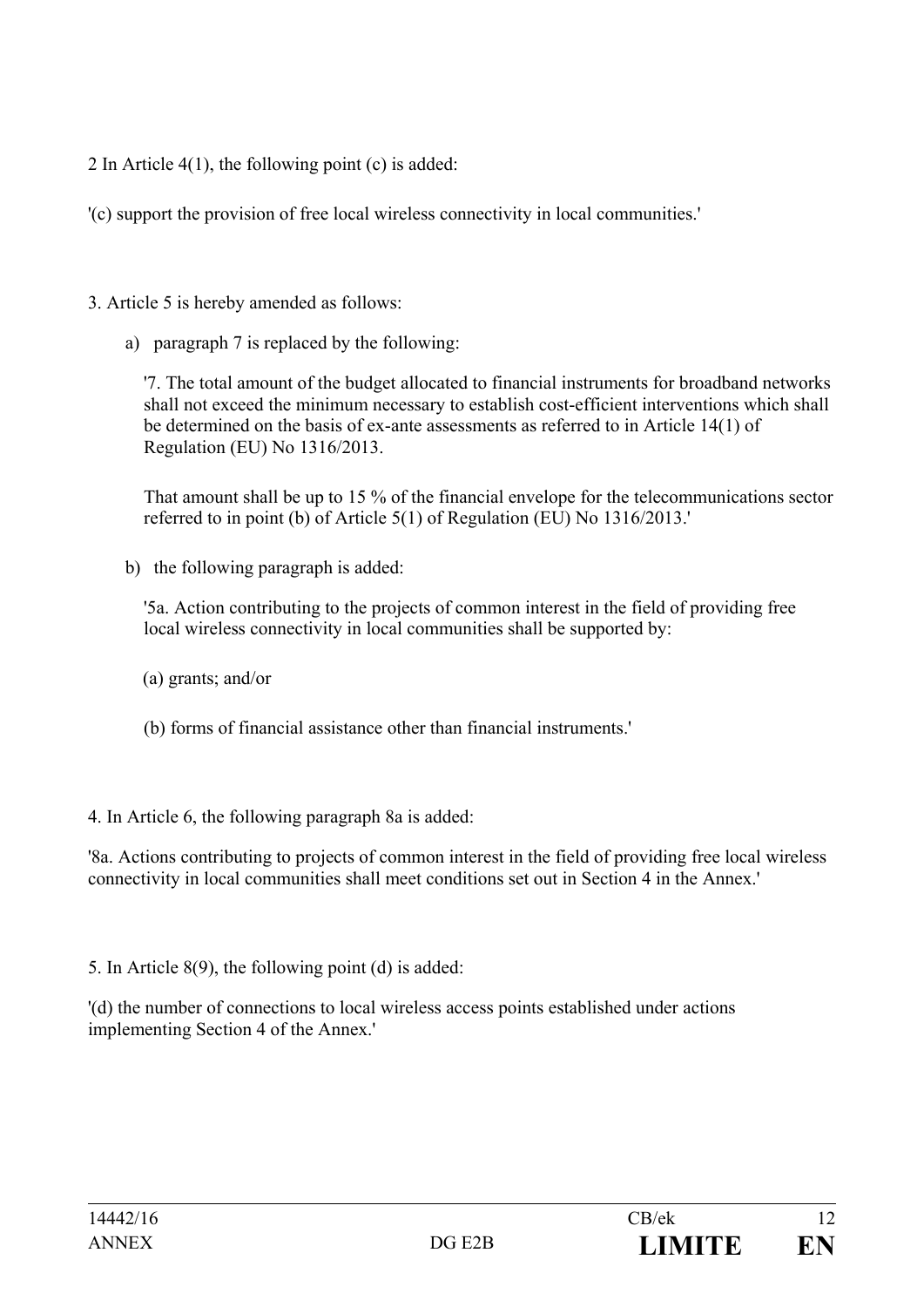## 6. In the Annex, the following section shall be inserted:

# 'SECTION 4. WIRELESS CONNECTIVITY IN LOCAL COMMUNITIES

Actions aiming at the provision of free local wireless connectivity in the centres of local public life, including outdoor spaces accessible to the general public that play a major role in the public life of local communities, shall be eligible for financial assistance.

Financial assistance shall be available to entities with a public mission such as local authorities and providers of public services **public sector bodies, as defined by Article 3(1) of the Directive on the accessibility of the websites and mobile applications of public sector bodies**, undertaking to provide free local wireless connectivity through the installation of local wireless access points.

Projects for the provision of wireless connectivity through freely accessible local wireless access points may receive funding if they:

- 1) are implemented by an entity with a public mission **a public sector body** capable of planning and supervising the installation, **as well as ensuring the financing of operating costs,** of indoor or outdoor local wireless access points in public spaces;
- 2) build on very high-speed broadband connectivity**, capable of delivering broadband access services at speeds of at least 30 Mbps,** enabling delivery of high quality Internet experience to users that
	- a. is free, easy to access, and uses state-of-the-art equipment, and
	- b. supports access to innovative digital services, such as those offered via digital service infrastructures;
- 3) use the common visual identity to be provided by the Commission and link to the associated online tools.

### **4) commit to procure the necessary equipment and/or related installation services in accordance with applicable law to ensure that projects do not unduly distort competition.**

Projects duplicating already existing private or public offers of similar characteristics, including quality, in the same area shall not be covered. **Such duplication may be avoided by ensuring that the range of the access points funded under this Regulation is designed so as to cover primarily public spaces and not to significantly overlap with that of existing private or public offers of similar characteristics.**

The available budget shall be allocated in a geographically balanced manner **across Member States** to projects meeting the above conditions in view of the proposals received and, in principle, on a 'first come, first served' basis.' **As long as projects eligible under this Section are presented, the total allocation of funds under this Section shall include all Member States.**